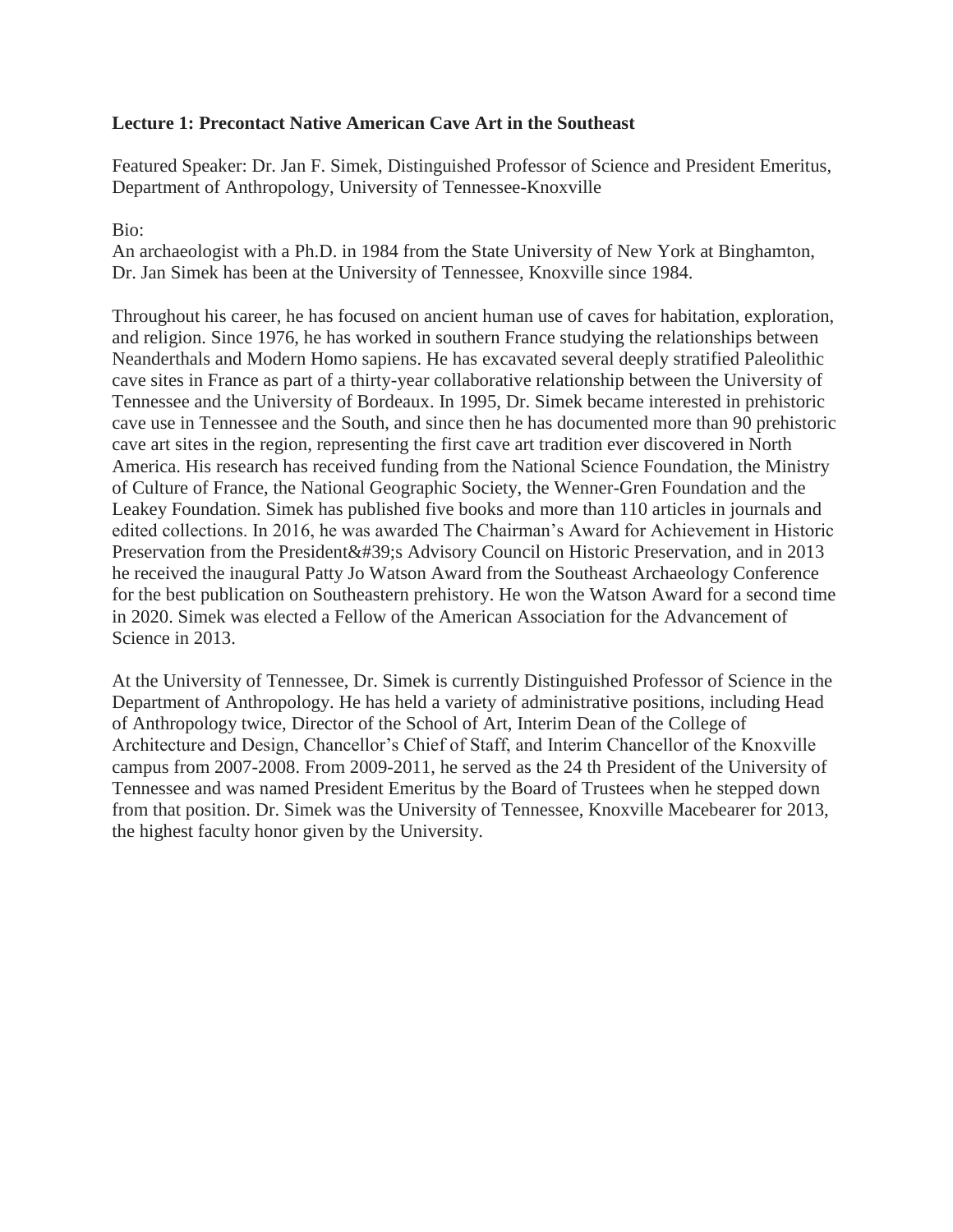#### **Lecture 2: Unpaved Roads, Ditches, Missing Riparian Buffers, Fertilization: Why Many Mountain Streams Aren't Cold, Clean, and Pristine**

Featured Speaker: Dr. C. Rhett Jackson, John Porter Stevens Distinguished Professor of Water Resources, Warnell School, University of Georgia

#### Bio:

Dr. Jackson's research focuses on the effects of human land use activities, specifically forestry, agriculture, and urbanization, on water quality and aquatic habitat. He conducts applied research into the effectiveness of best management practices (BMPs) in reducing nonpoint pollution, erosion, and flooding. He also conducts basic research into the subsurface routing of water and solutes from hills to streams. He has a particular interest in the relationships between riparian vegetation, channel structure, stream temperature, and aquatic habitat. Dr. Jackson collaborates with ecologists, animal biologists, biogeochemists, and engineers. He is a member of the Institute for Resilient Infrastructure Systems and the River Basin Center at UGA. Dr. Jackson has published over 100 peer-refereed publications. Dr. Jackson has three degrees in Civil and Environmental Engineering: a BSE and MSE from Duke University and a PhD from the University of Washington.

## **Lecture 3: Meet the Conservation Heroes Who Are Saving the Wild South**

Featured Speaker: Georgann Eubanks, Writer, Consultant, and Executive Director of the Paul Green Foundation

Bio:

Georgann Eubanks is a writer and consultant with more than 30 years of experience in the nonprofit sector. She has published five books with the University of North Carolina Press and is an Emmy winning documentarian. She has served as chair of NC Humanities, president of Arts North Carolina, and president of the North Carolina Literary and Historical Association. Last year, Georgann was named executive director of the Paul Green Foundation, making her the literary executor for the works of North Carolina's most celebrated playwright, the late Paul Green.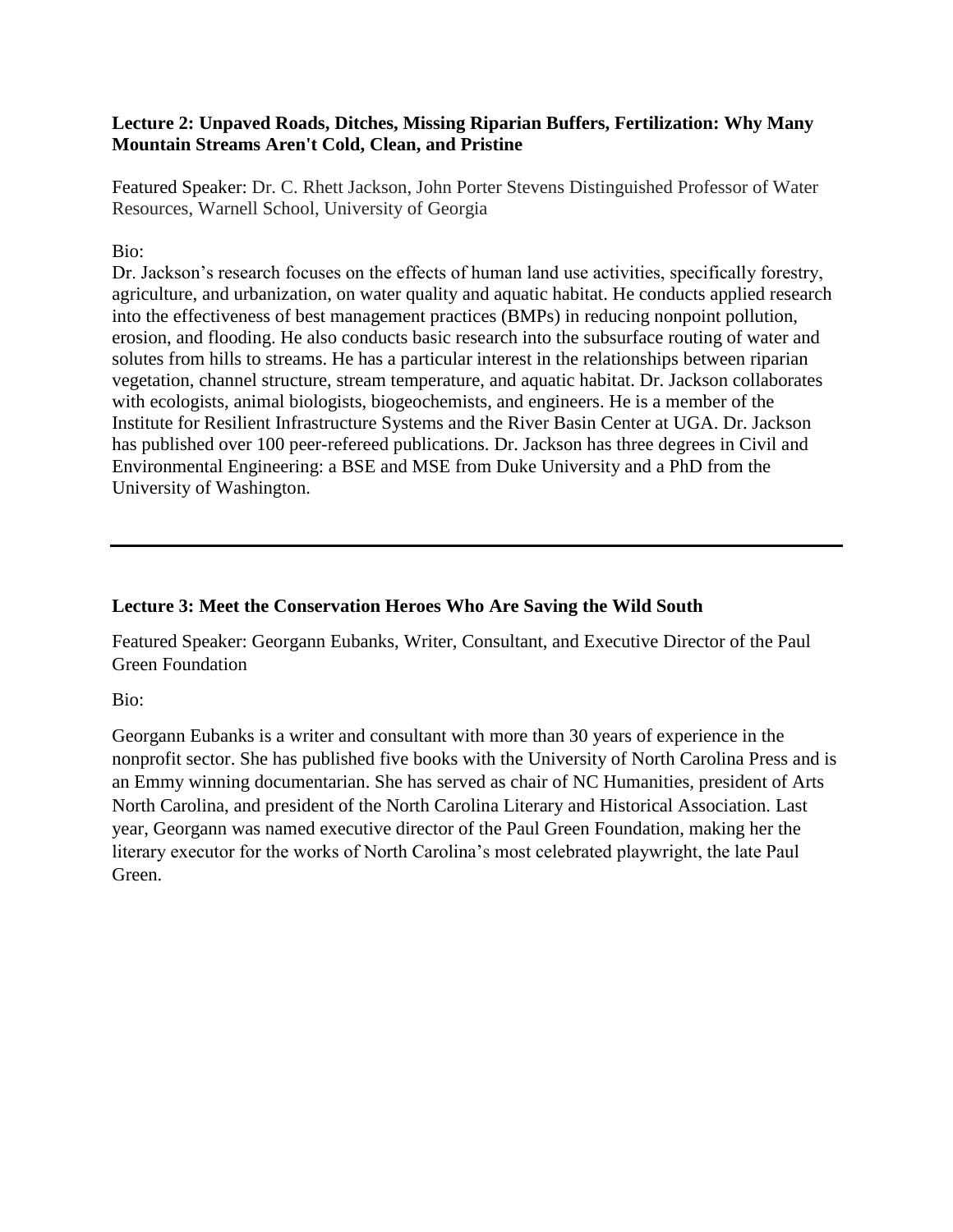# **Lecture 4: Managing the Coastal Zone in a Changing Climate: Everything We Are Doing Is Wrong**

Featured Speaker: Dr. Rob Young, Director, Program for the Study of Developed Shorelines, Western Carolina University

# Bio:

Robert S. Young is the Director of the Program for the Study of Developed Shorelines, a joint Duke University/Western Carolina University venture. He is also a Professor of Coastal Geology at Western Carolina University and a licensed professional geologist in three states (FL, NC, SC). The Program for the Study of Developed Shorelines (PSDS) is a research and policy outreach center serving the global coastal community. The primary mission of PSDS is to conduct scientific research into coastal processes, storm impacts, and sea level rise and to translate that science into management and policy recommendations through a variety of professional and public outreach mechanisms. The Program specializes in evaluating the design and implementation of coastal engineering projects.

Dr. Young received a BS degree in Geology (Phi Beta Kappa) from the College of William & Mary, and MS degree in Quaternary Studies from the University of Maine, and a PhD in Geology from Duke University where he was a James B. Duke Distinguished Doctoral Fellow. Dr. Young has approximately 100 technical publications and he serves on the Editorial Board of the *Journal of Coastal Research* and *Environmental Geosciences*. He currently oversees more than \$3.5 Million in grant-funded research projects related to coastal science and management.

Current research projects include: 1) an NSF-funded project examining the coastal impacts of the Elwha River dam removal project; 2) a major scientific effort to restore native rivercane *Arundinaria gigantea* to the southern Appalachians; 3) building a national, geo-referenced storm surge database in partnership with NOAA; 4) a National Park Service funded project to map coastal engineering activities in coastal parks; and 5) working at the local level to help communities plan for rising sea level.

Dr. Young is a frequent contributor to the popular media. He has written numerous articles for outlets like the New York Times, USA Today, Architectural Record, the Houston Chronicle, and the Raleigh News and Observer, among others. He has appeared on shows ranging from PBS Now to CNN's Anderson Cooper. He is co-author of two books, *The Rising Sea* and co-editor of *Geologic Monitoring*, both released in 2009. Finally, Dr. Young has testified before congress and numerous state legislatures on coastal issues. He currently serves the State of North Carolina as a member of the Coastal Resources Commission Science Panel and the State of South Carolina as a member of the Blue Ribbon Committee on Shoreline Management.

He is President of Sialia Environmental, Inc— a firm that provides environmental consulting and restoration design.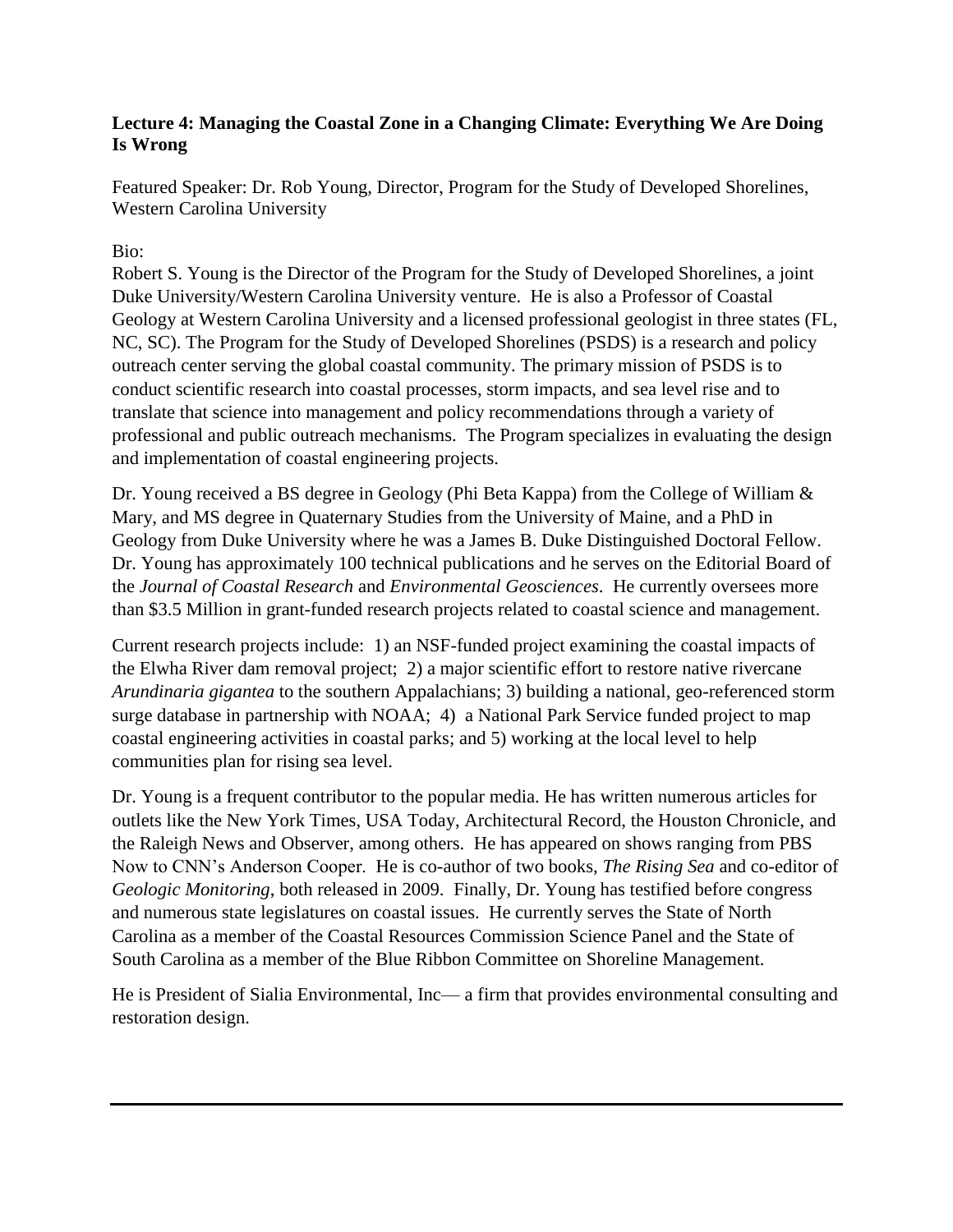# **Lecture 5: The "Lit" Lives of Dark Fireflies**

Featured Speaker: Dr. Luiz Felipe Lima da Silveira, Assistant Professor, Western Carolina University

# Bio:

Luiz Silveira studies the patterns and processes that drive biodiversity. His research combines old-school natural history with modern phylogenetic methods and statistical analysis and statistical analysis to understand the diversity, ecology, and evolution of insects, especially fireflies. Luiz has described over 30 new species and 6 genera of beetles, particularly fireflies, and provided tools to facilitate their identification and conservation across the Americas. Luiz concluded his PhD in Ecology at the Federal University of Rio de Janeiro (Brazil) in 2018 and was a postdoc for a year at the University of Georgia. Since 2019, Luiz is an Assistant Professor of Invertebrate Zoology at the Western Carolina University, and a member of the International Union for Conservation of Nature specialist group for fireflies.

# **Lecture 6: Connecting Conservation to Save Wild Spaces: A Benefit to Flora, Fauna, and Economies**

Featured Speaker: Mallory L. Dimmitt, Chief Executive Officer of the Florida Wildlife Corridor Foundation

## Bio:

Mallory is CEO of the Florida Wildlife Corridor Foundation, a non-profit organization that champions a collaborative campaign to permanently connect, protect, and restore a statewide Corridor for people and nature. She co-founded the organization and has served in many capacities over time, including expedition team member, Executive Director, and board member, before becoming CEO in 2021.

For the previous five years, Mallory was Vice President of Strategic Development and Business Relations at Lykes Bros. Inc., a family-owned company with five generations of agricultural operations and natural resource management experience across significant landholdings in Florida and Texas. Mallory led strategic planning and new business development to identify new ventures, revenue streams and ways to add lasting value including sustainable resource management.

Mallory earned her B.S. in Natural Resources from the University of the South (Sewanee). Mallory was awarded a Doris Duke Conservation Fellowship at Duke University's Nicholas School of Environment and earned a Master of Environmental Management in Environmental Economics and Policy.

Mallory and her husband, Bert Martin, live in St. Petersburg, Florida.